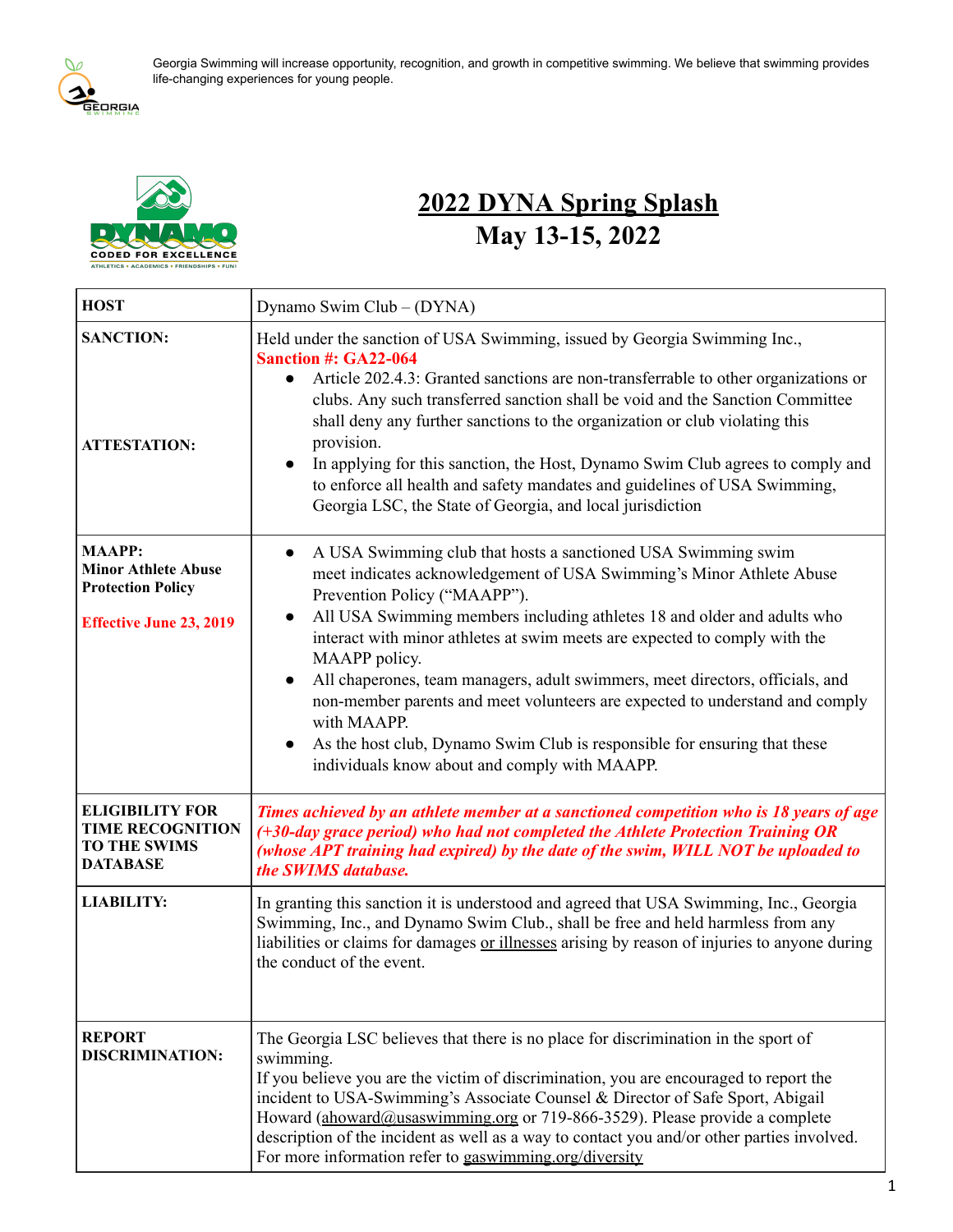| <b>MEET DIRECTOR:</b>   | Jesse Lewis/ meetdirector@dynamoswimclub.com                                                                                                                                                                                                                                                                          |  |  |  |  |
|-------------------------|-----------------------------------------------------------------------------------------------------------------------------------------------------------------------------------------------------------------------------------------------------------------------------------------------------------------------|--|--|--|--|
| <b>MEET REFEREE:</b>    | Martin Chen/ sooeygeneris@yahoo.com                                                                                                                                                                                                                                                                                   |  |  |  |  |
| <b>STARTER:</b>         | Amanda Preyer                                                                                                                                                                                                                                                                                                         |  |  |  |  |
| <b>STROKE AND TURN:</b> | Gregg Hudock                                                                                                                                                                                                                                                                                                          |  |  |  |  |
| <b>ADMIN OFFICIAL:</b>  | Katrienne Feaster/ aodynamo@gmail.com                                                                                                                                                                                                                                                                                 |  |  |  |  |
| <b>FACILITY:</b>        | Jason Turcotte Competition Pool at the Raymond Arthur Bussard Aquatic Center<br>3119 Shallowford Road, Atlanta, GA 30341<br>Phone number- (770) 457-7946                                                                                                                                                              |  |  |  |  |
|                         | Competition will be held in one pool- the domed 8 lane, 50-meter pool (7 feet start/turn<br>ends). The pool will use Colorado timing and scoreboard. The competition course has<br>been certified in accordance with 104.2.2C(4). The certification is on file with USA<br>Swimming, Inc., and Georgia Swimming, Inc. |  |  |  |  |
|                         | The 10 lane, 25-yard indoor pool will be used for warm-up/recovery.                                                                                                                                                                                                                                                   |  |  |  |  |
| <b>SCHEDULE:</b>        | Friday, May 13<br>Session 1: Friday Night<br>Warm up: 4:15P<br>Start: 5:15P                                                                                                                                                                                                                                           |  |  |  |  |
|                         | <b>Saturday, May 14</b><br>Session 2: Saturday AM<br>Warm up: 7:45A<br><b>Start: 9:00A</b><br>Warm up: 1:30P<br>Session 3: Sunday PM<br><b>Start: 2:30P</b>                                                                                                                                                           |  |  |  |  |
|                         | <b>Sunday, May 15</b><br>Session 4: Saturday AM<br>Warm up: 7:45A<br><b>Start: 9:00A</b><br>Warm up: 1:30P<br>Session 5: Sunday PM<br><b>Start: 2:30P</b>                                                                                                                                                             |  |  |  |  |
|                         | *WARM-UP AND START TIMES ARE APPROXIM.<br>COMMUNICATED THE MONDAY BEFORE THE START OF COMPETITION*                                                                                                                                                                                                                    |  |  |  |  |
| <b>MEET FORMAT:</b>     | This is a Timed Final Meet in Long Course Meters (LCM). Events will run in numerical<br>order. All heats will run from fastest seeded to slowest seeded.                                                                                                                                                              |  |  |  |  |
|                         | $NT$ - No Time (NT) will not be accepted for races 200 meters or longer.                                                                                                                                                                                                                                              |  |  |  |  |
|                         | <b>Friday Night Events</b> -Athletes may participate in a maximum of two $(2)$ events. 13&O<br>athletes may swim in the 400 FR OR 400 IM, not both.                                                                                                                                                                   |  |  |  |  |
|                         | <b>Saturday/Sunday Events</b> -athletes may participate in a maximum of four (4) events.                                                                                                                                                                                                                              |  |  |  |  |
|                         | <b>Timeline Management</b> - Due to time constraints, these changes may be implemented.<br>Teams will be notified no later than five days prior to the start of competition of any<br>change. These include:                                                                                                          |  |  |  |  |
|                         | Chase starts (odd heats will start from the scoreboard end, and even heats will<br>start from the far end).<br>Athlete cap on distance races (400m and longer)<br>Two athletes per lane for distance free events (400m and longer)<br>Merge events within each session to mixed gender.                               |  |  |  |  |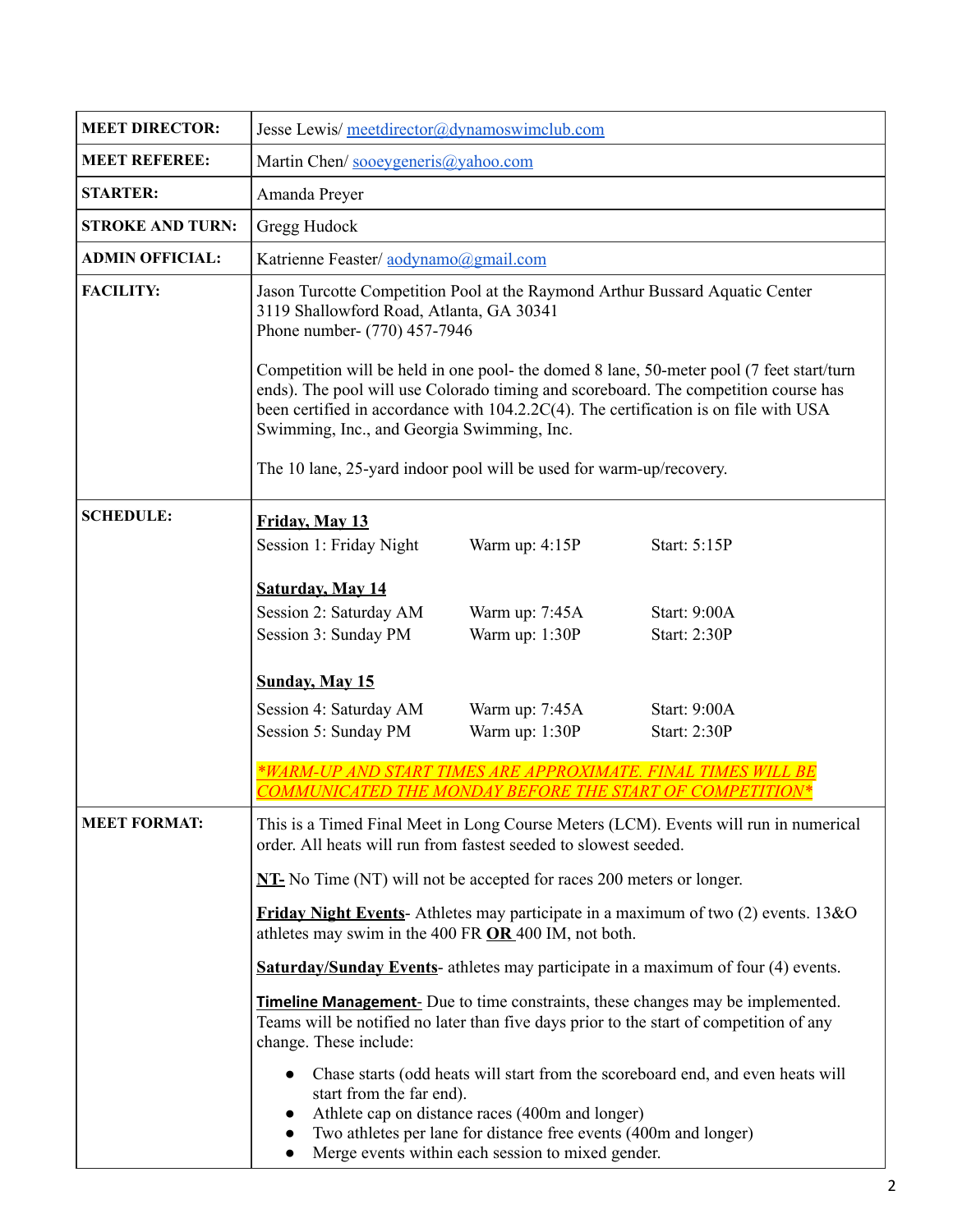|                                       | Enforce positive check-in for 12&U athletes<br>Expand positive check-in to include all events 200m or longer.                                                                                                                                                                                                                   |
|---------------------------------------|---------------------------------------------------------------------------------------------------------------------------------------------------------------------------------------------------------------------------------------------------------------------------------------------------------------------------------|
| <b>QUALIFYING</b><br><b>STANDARDS</b> | N/A                                                                                                                                                                                                                                                                                                                             |
| <b>CHECK-IN</b><br><b>SCHEDULE</b>    | N/A                                                                                                                                                                                                                                                                                                                             |
| <b>ENTRY FEES:</b>                    | Individual Event Fee: \$7.00<br>Late Individual Event Fee: \$14.00                                                                                                                                                                                                                                                              |
| <b>ELIGIBILITY:</b>                   | This is an <b>OPEN</b> meet. Eligible athletes must be registered to USA Swimming. Dynamo<br>will not allow unregistered swimmers, coaches, officials, or teams to participate in this<br>meet. No swimmer will be permitted to compete unless the swimmer is a member in as<br>provided in Article 302.                        |
| <b>ENTRIES:</b>                       | Three $(3)$ events per session.                                                                                                                                                                                                                                                                                                 |
|                                       | Late entries will be accepted at the discretion of the Meet Director. No new heats will be<br>created.                                                                                                                                                                                                                          |
| <b>ENTRY SUBMISSION:</b>              | Initial Entries are due Wednesday, May 4, 2022 at 8:00PM.<br><b>Email entries to Meet Director: meetdirector@dynamoswimclub.com</b>                                                                                                                                                                                             |
|                                       | Corrections will be accepted until <b>Saturday, May 7, 2022 at 12:00P</b> . All entries after this<br>will be considered "late" and charged the late fee.                                                                                                                                                                       |
|                                       | Submit entries using Hy-Tek team manager. Entries must include the USA Swimming<br>Club Code and each swimmer's USA Swimming number, first and last name, age, and<br>seeding time for each event entered.                                                                                                                      |
| <b>RULES:</b>                         | <b>102.8 SWIMWEAR</b><br>.1 Design<br>F. No Technical Suit may be worn by any 12 & Under USA Swimming athlete member in<br>competition at any Sanctioned, Approved or Observed meet.                                                                                                                                            |
|                                       | 1) A Technical Suit is one that has the following components:<br>a. Any suit with any bonded or taped seams regardless of its fabric or silhouette; or<br>b. Any suit with woven fabric extending past the hips.                                                                                                                |
|                                       | (Note: WOVEN FABRIC-A suit with woven fabric and sewn seams that does not extend<br>below the hips is permitted.)<br>(Note: KNIT FABRIC-A suit with knit fabric and sewn seams not extending below the<br>knees is permitted.)                                                                                                  |
|                                       | This rule is in effect for all USA Swimming competitions in the United States, so<br>any manufacturer or vendor selling a suit in the United States is subject to the above<br>rule. No Technical Suits may be worn by any 12-Under USA Swimming athlete member<br>in competition at any Sanctioned, Approved or Observed meet. |
|                                       | <b>Current USA Swimming Rules, including the Minor Athlete Abuse Prevention Policy</b><br>("MAAPP"), will govern this meet.                                                                                                                                                                                                     |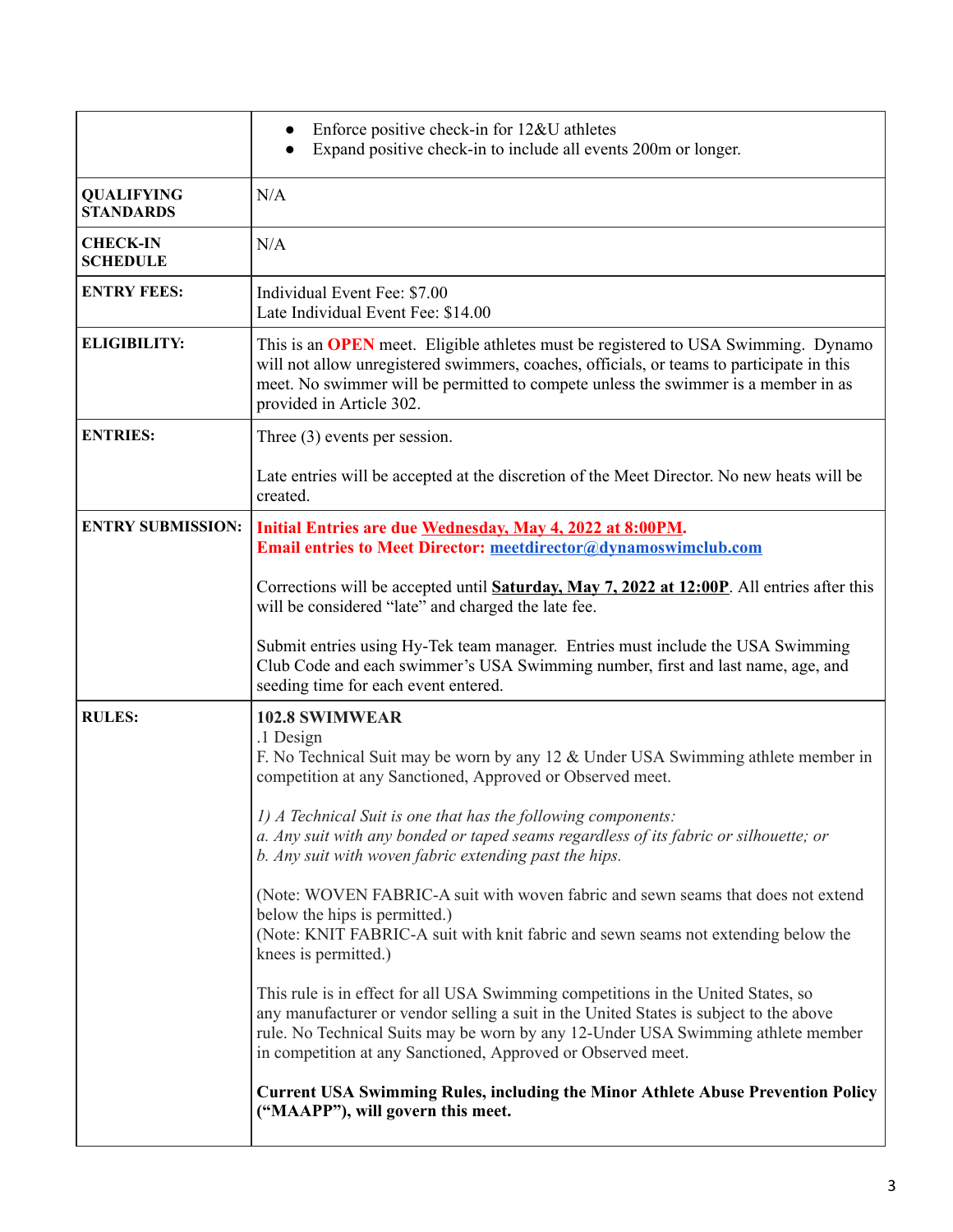|                 | Use of audio or visual recording devices, including a cell phone, is not permitted in<br>changing areas, rest rooms or locker rooms.                                                                                                                                                                                                                                                                                                                                                                                                                                                                                                                                               |  |  |  |
|-----------------|------------------------------------------------------------------------------------------------------------------------------------------------------------------------------------------------------------------------------------------------------------------------------------------------------------------------------------------------------------------------------------------------------------------------------------------------------------------------------------------------------------------------------------------------------------------------------------------------------------------------------------------------------------------------------------|--|--|--|
|                 | Any swimmer entered in the meet, must be certified by a USA Swimming member-coach<br>as being proficient in performing a racing start or must start each race from within the<br>water. When unaccompanied by a member coach, it is the responsibility of the swimmer<br>or the swimmer's legal guardian to ensure compliance with this requirement.                                                                                                                                                                                                                                                                                                                               |  |  |  |
|                 | Deck changes are prohibited. (Defined as changing, in whole or in part, into or out of a<br>swimsuit when wearing just one suit in an area other than a permanent or temporary locker<br>room, bathroom, changing room or other space designated for changing purposes).<br>Swimmers participating in deck changing could be subject to removal from further<br>competition in the meet.                                                                                                                                                                                                                                                                                           |  |  |  |
|                 | On deck registrations will not be permitted during this event.                                                                                                                                                                                                                                                                                                                                                                                                                                                                                                                                                                                                                     |  |  |  |
|                 | Operation of a drone, or any other flying apparatus, is prohibited over the venue (pools,<br>athlete/coaches' areas, spectator areas and open ceiling locker rooms) any time athletes,<br>coaches, officials and /or spectators are present. Exceptions may be granted with prior<br>written approval by the Program Operations Vice Chair, Program & Events Committee<br>Chair, or designee.                                                                                                                                                                                                                                                                                      |  |  |  |
|                 | Photos and videos may be taken of swimmers during the meet by parents or a professional<br>photographer retained by the host club. All participants agree to be filmed or<br>photographed by photographers designated by the meet host and to allow the meet host the<br>right to use names, pictures, likenesses, and biographical information before, during, or<br>after the period of participation in Georgia Swimming competitions to promote swimming<br>and meets hosted by the meet organizer. If you do not wish to have your child(ren)<br>photographed, you may withdraw your consent by informing the Meet Director before the<br>start of the first day of the meet. |  |  |  |
|                 | Swimmers will be responsible for swimming in their assigned heat and lane.                                                                                                                                                                                                                                                                                                                                                                                                                                                                                                                                                                                                         |  |  |  |
|                 | Deck Pass is acceptable proof of USA Swimming membership.<br>Swimmers entered in the meet, unaccompanied by a member coach must report to the<br>Meet Referee or Meet Director, prior to the beginning of swimming activities to arrange<br>for coach supervision of warm up, competition and warm down during the meet.                                                                                                                                                                                                                                                                                                                                                           |  |  |  |
| <b>COACHES:</b> | Coaches will be required to sign in and show their USA Swimming coaches registration<br>card or DECK PASS for verification that all certifications are current.                                                                                                                                                                                                                                                                                                                                                                                                                                                                                                                    |  |  |  |
|                 | A Coaches' meeting will be held via Zoom on Wednesday, May 11. Time and link will be<br>communicated the week prior to competition.                                                                                                                                                                                                                                                                                                                                                                                                                                                                                                                                                |  |  |  |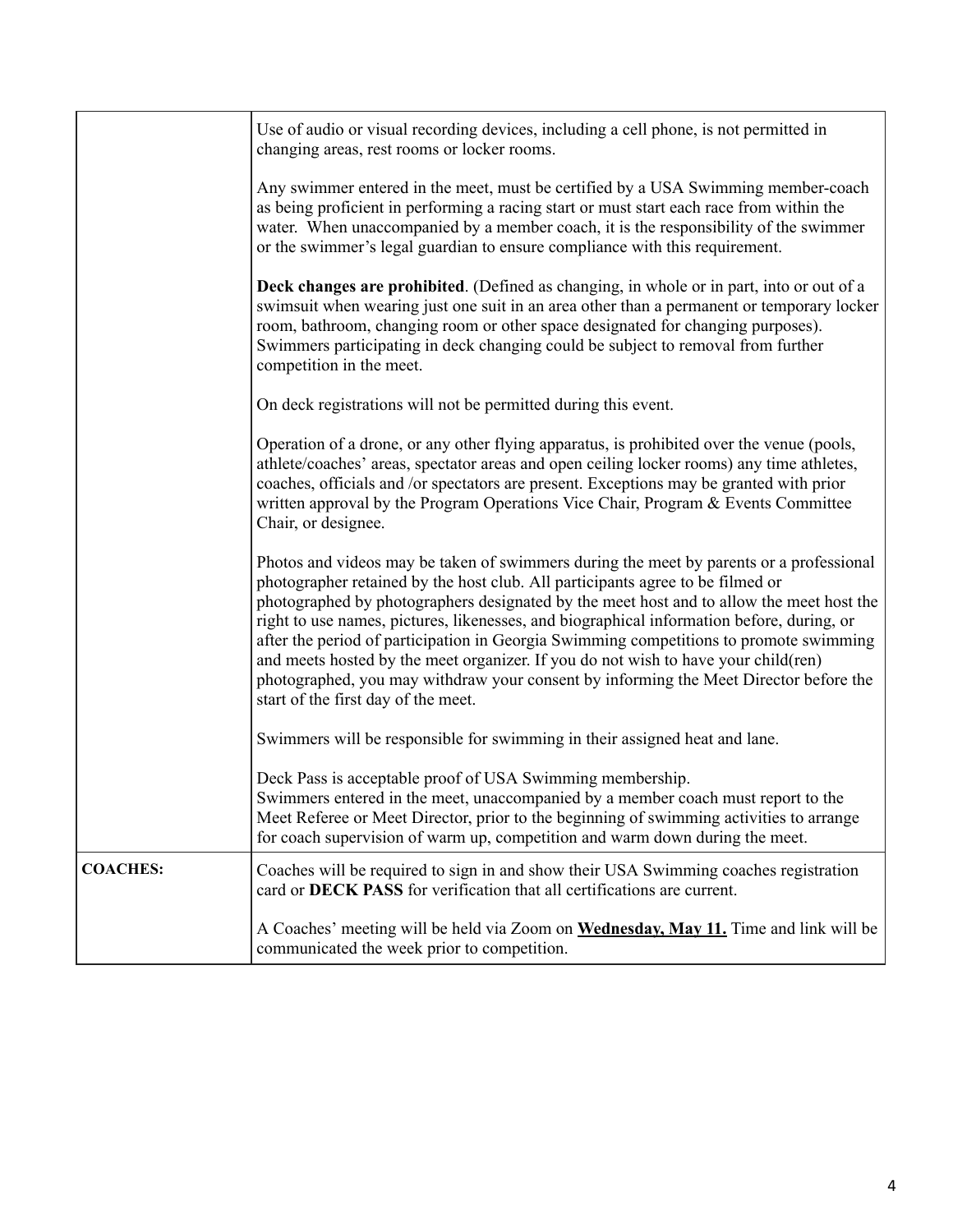| <b>OFFICIALS:</b>                            | Dynamo Swim Club welcomes visiting officials and apprentices and will appreciate help<br>in officiating this competition. Certified Officials or Apprentices wishing to work this<br>meet may contact the Meet Referee: Martin Chen/ sooeygeneris@yahoo.com                             |  |  |  |
|----------------------------------------------|-----------------------------------------------------------------------------------------------------------------------------------------------------------------------------------------------------------------------------------------------------------------------------------------|--|--|--|
|                                              | There will be an officials' meeting 45 minutes prior to the start of each session.                                                                                                                                                                                                      |  |  |  |
|                                              | The officials' uniform will consist of a white polo collared shirt, navy blue shorts, skirts or<br>slacks with white socks and shoes.                                                                                                                                                   |  |  |  |
|                                              | All officials must present at check in, their current LSC Officials Certification Card; OR a<br>recently completed Apprentice Form; AND proof of current USA Swimming Non-Athlete<br>membership. Credentials may be required for deck access and hospitality.                           |  |  |  |
|                                              | A limited number of reserved parking spaces will be available in the first row of the<br>parking lot behind the natatorium indicated by orange cones.                                                                                                                                   |  |  |  |
| <b>MEET COMMITTEE /</b><br><b>MEET JURY:</b> | The Meet Committee / Jury shall be established during the coaching meeting or prior to<br>the competition and shall consist of the Meet Director, Meet Referee, 2 Coaches, and 1<br>athlete member, as appropriate. As defined in the Official Glossary<br>(2022 USA Swimming Rulebook) |  |  |  |
| <b>AWARDS:</b>                               | N/A                                                                                                                                                                                                                                                                                     |  |  |  |
| <b>SCORING:</b>                              | N/A                                                                                                                                                                                                                                                                                     |  |  |  |
| <b>CONCESSIONS:</b>                          | Limited concessions will be available to purchase with credit card only                                                                                                                                                                                                                 |  |  |  |
| <b>GEORGIA WARM-UP</b><br>POLICY:            | The Georgia Swimming approved warm-up guidelines will be followed for this meet.<br>Warm-up lane assignments will be posted at the pool. USA Swimming Certified Coaches<br>must supervise in the vicinity of all warm-up activities.                                                    |  |  |  |
|                                              | Refer www.gaofficials.org/documents                                                                                                                                                                                                                                                     |  |  |  |
| <b>GEORGIA SCRATCH</b><br><b>RULE:</b>       | Refer www.gaofficials.org/documents                                                                                                                                                                                                                                                     |  |  |  |
| MISC.<br><b>INFORMATION:</b>                 | Please email meetdirector@dynamoswimclub.com                                                                                                                                                                                                                                            |  |  |  |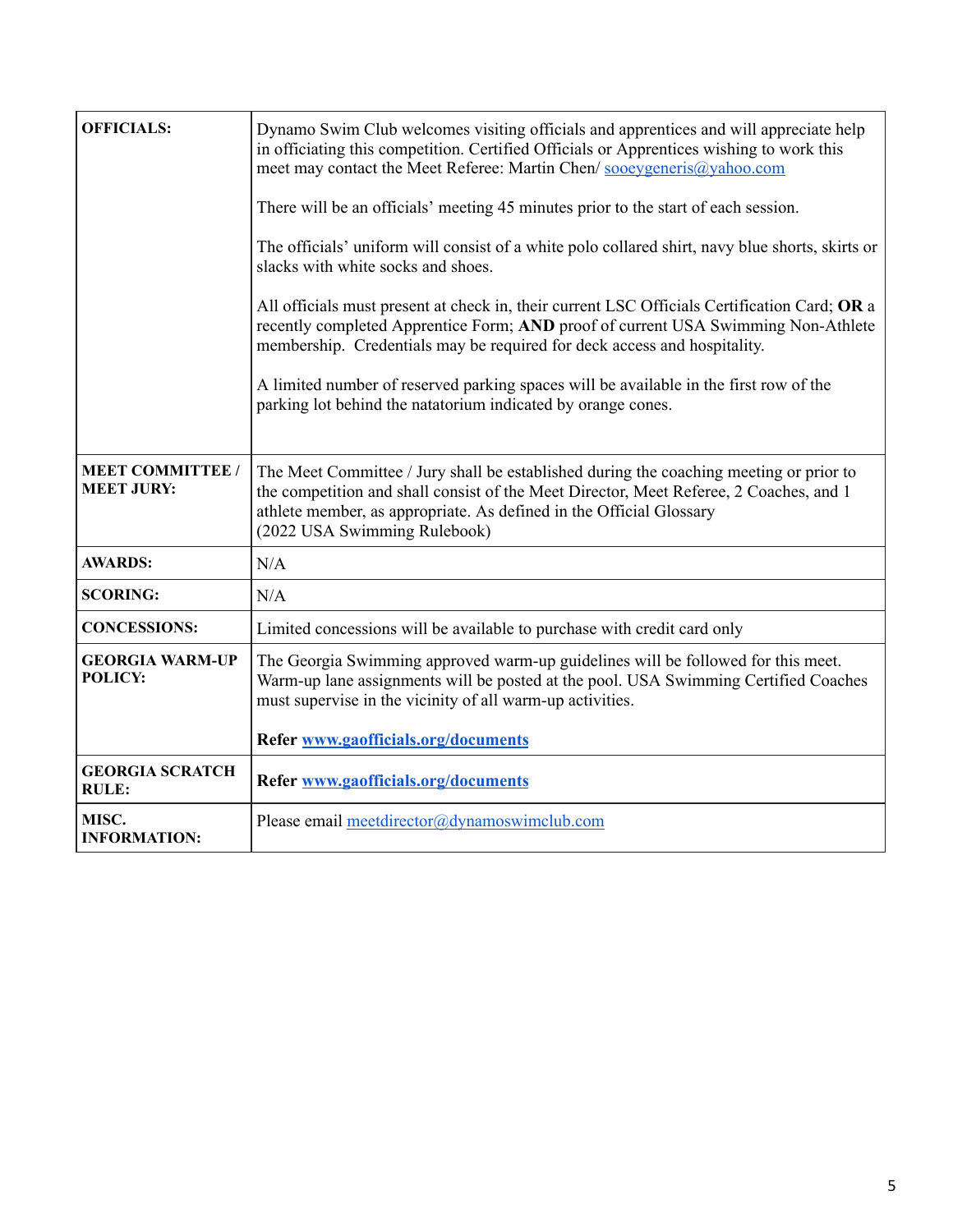### **ORDER OF EVENTS- FRIDAY**

| Friday, May 13- Friday Night- 11&Over<br>Warm Up: 4:15 PM<br><b>Start: 5:15 PM</b> |                       |     |  |
|------------------------------------------------------------------------------------|-----------------------|-----|--|
| Women                                                                              | Event                 | Men |  |
|                                                                                    | 11&Over 400 Freestyle |     |  |
|                                                                                    | 11&Over 50 Freestyle  |     |  |
|                                                                                    | 13&Over 400 IM        |     |  |

#### **ORDER OF EVENTS- SATURDAY**

| Saturday, May 14-AM-13&Over<br>Warm Up: 7:45 AM<br><b>Start: 9:00 AM</b> |                          |     |  |
|--------------------------------------------------------------------------|--------------------------|-----|--|
| Women<br>Event                                                           |                          | Men |  |
|                                                                          | 13&Over 200 IM           |     |  |
|                                                                          | 13&Over 100 Freestyle    | 10  |  |
|                                                                          | 13&Over 200 Butterfly    |     |  |
|                                                                          | 13&Over 100 Backstroke   | 14  |  |
|                                                                          | 13&Over 200 Breaststroke | 16  |  |

| Saturday, May 14- PM-12&Under<br><b>Warm Up: 1:30 PM</b><br><b>Start: 2:30 PM</b> |                           |     |  |
|-----------------------------------------------------------------------------------|---------------------------|-----|--|
| Event<br>Women                                                                    |                           | Men |  |
|                                                                                   | 12&Under 200 IM           | 18  |  |
| <b>Q</b>                                                                          | 12&Under 50 Butterfly     | 20  |  |
|                                                                                   | 12&Under 100 Breaststroke | 22  |  |
| 23                                                                                | 12&Under 50 Backstroke    | 24  |  |
| 25                                                                                | 12&Under 100 Freestyle    | 26  |  |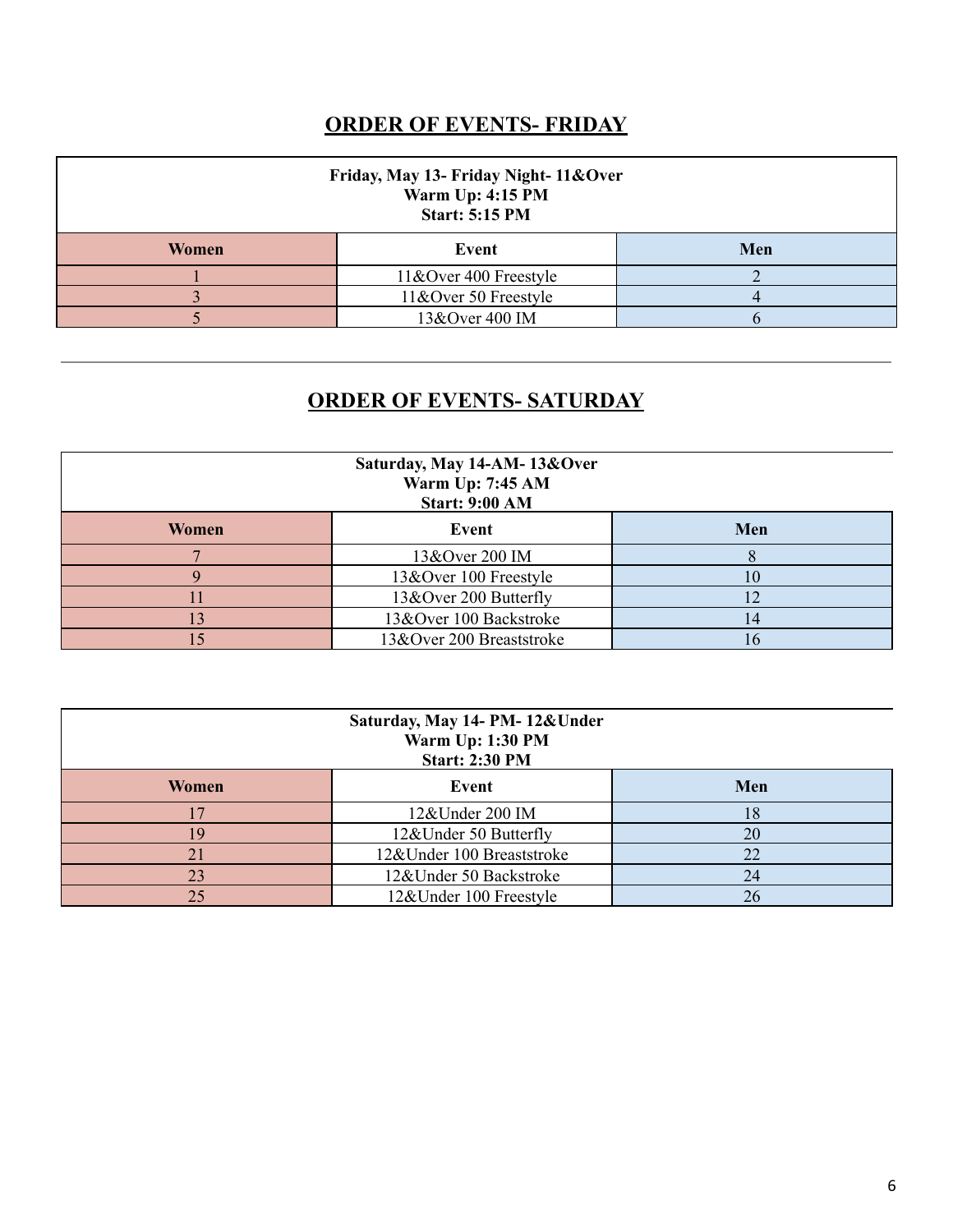### **ORDER OF EVENTS- SUNDAY**

| Sunday, May 15- AM-13&Over<br><b>Warm Up: 7:45 AM</b><br><b>Start: 9:00 AM</b> |                          |     |  |
|--------------------------------------------------------------------------------|--------------------------|-----|--|
| Women<br>Event                                                                 |                          | Men |  |
|                                                                                | 13&Over 200 Freestyle    | 28  |  |
| 29                                                                             | 13&Over 100 Butterfly    | 30  |  |
|                                                                                | 13&Over 200 Backstroke   | 32  |  |
| 33                                                                             | 13&Over 100 Breaststroke | 34  |  |

| Sunday, May 15- PM-12&Under<br><b>Warm Up: 1:30 PM</b><br><b>Start: 2:30 PM</b> |                          |     |  |
|---------------------------------------------------------------------------------|--------------------------|-----|--|
| Women                                                                           | Event                    | Men |  |
| 35                                                                              | 12&Under 200 Freestyle   | 36  |  |
| 37                                                                              | 12&Under 50 Breaststroke | 38  |  |
| 39                                                                              | 12&Under 100 Backstroke  | 40  |  |
| 41                                                                              | 10&Under 50 Freestyle    | 42  |  |
| 43                                                                              | 12&Under 100 Butterfly   | 44  |  |
| 45                                                                              | 10&Under 400 Freestyle   | 46  |  |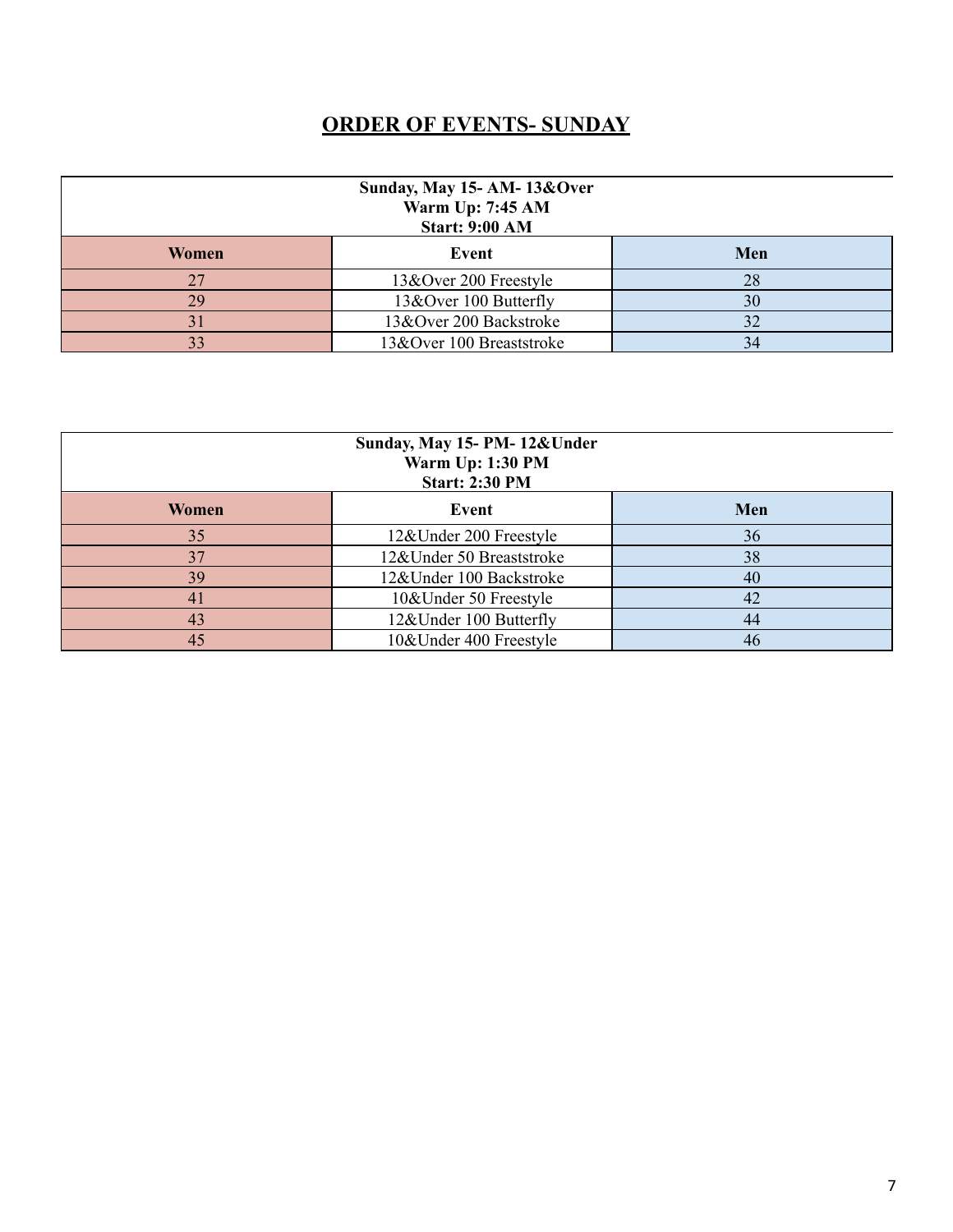

#### **2022 DYNA Spring Splash May 13-15, 2022**

|                         |                                                                                                                                                       |  | $\mathsf{Zip} \_\_\_\_\_\_\_\$                                                                                                                                                                                                 |
|-------------------------|-------------------------------------------------------------------------------------------------------------------------------------------------------|--|--------------------------------------------------------------------------------------------------------------------------------------------------------------------------------------------------------------------------------|
|                         |                                                                                                                                                       |  | Head Coach Lease and Coach Lease and Coach Lease and Coach Lease and Coach Lease and Coach Lease and Coach Lease and Coach Lease and Coach Lease and Coach Lease and Coach Lease and Coach Lease and Coach Lease and Coach Lea |
|                         |                                                                                                                                                       |  |                                                                                                                                                                                                                                |
|                         |                                                                                                                                                       |  |                                                                                                                                                                                                                                |
|                         | All coaches from your team present at the meet, must be listed                                                                                        |  |                                                                                                                                                                                                                                |
|                         |                                                                                                                                                       |  | $2. \text{ Coach}$                                                                                                                                                                                                             |
| 3                       |                                                                                                                                                       |  | $4. \text{ Coach }$                                                                                                                                                                                                            |
| Total individual events |                                                                                                                                                       |  | $X$ \$7.00 =                                                                                                                                                                                                                   |
|                         |                                                                                                                                                       |  | Surcharge applies to all non-Georgia LSC registered swimmers. $X $2.00 =$                                                                                                                                                      |
| Total fees submitted.   |                                                                                                                                                       |  |                                                                                                                                                                                                                                |
|                         | <b>Submit waiver and one check payable to: Dynamo Parents' Club</b><br>Dynamo Parents' Club % Meet Director.<br>3119 Shallowford Rd Atlanta, GA 30341 |  |                                                                                                                                                                                                                                |
|                         | WAIVER, ACKNOWLEDGMENT AND LIABILITY RELEASE                                                                                                          |  | I, the undersigned coach, or team representative, verify that all swimmers and coaches listed on the enclosed entry are                                                                                                        |

registered with USA Swimming. I acknowledge that I am familiar with the safety rules of USA Swimming and Georgia Swimming regarding warm-up

procedures and that I shall be responsible for the compliance of my swimmers with those rules during this meet.

In granting this sanction it is understood and agreed that USA Swimming, Georgia LCS, and Dynamo Swim Club shall be free and harmless from any liabilities or claims for damages arising by reason of injuries to anyone during the conduct of the event.

I have reviewed RULE 302.4 FALSE REGISTRATION and understand that if a swimmer who is not properly registered with USA Swimming competes in a sanctioned competition, Georgia Swimming Inc. may impose a fine of up to \$100.00 per event **against the individual, member coach or member club submitting the entry.**

Signature/Title Date